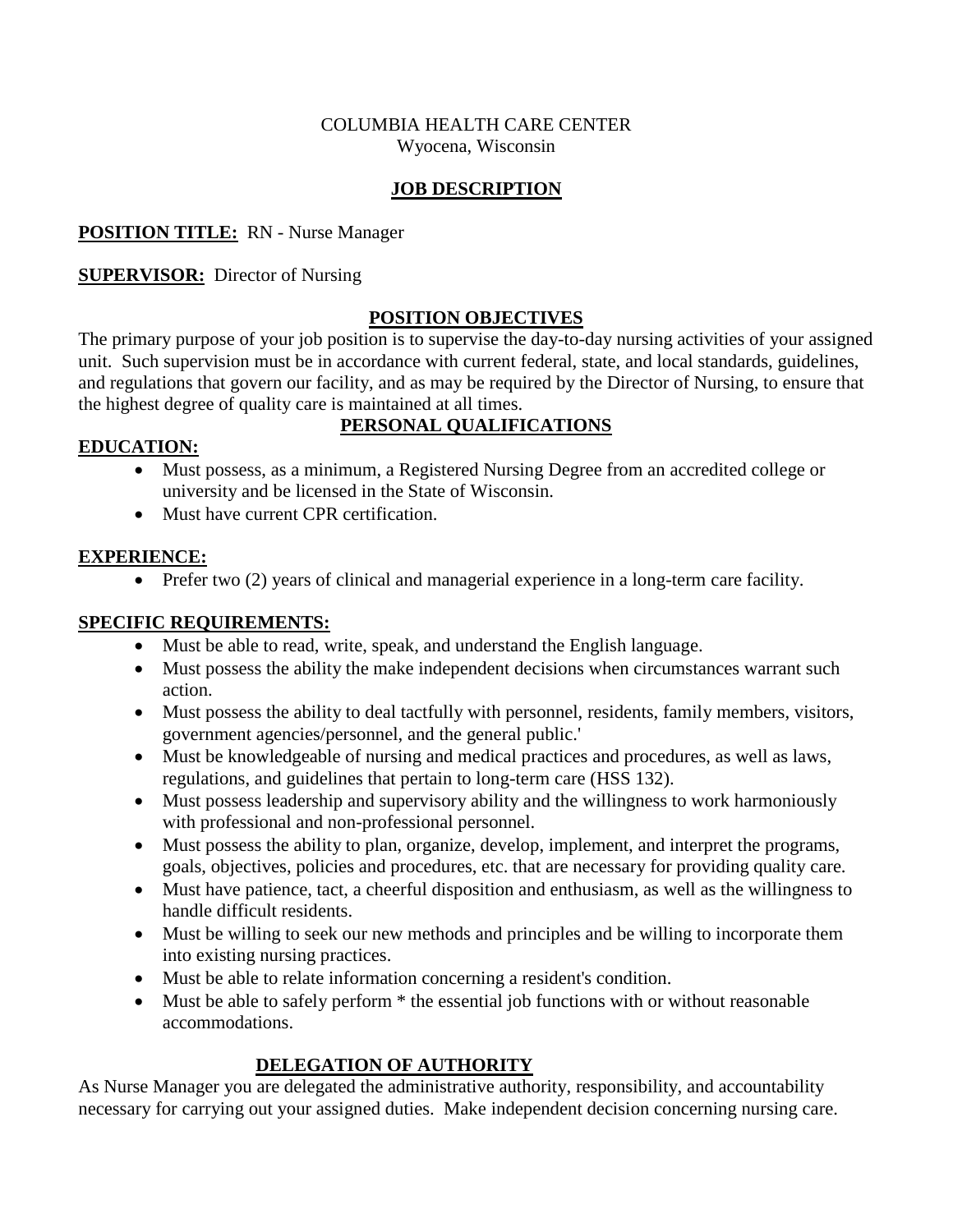## **MAJOR DUTIES AND RESPONSIBILITIES**

### **ADMINISTRATIVE FUNCTIONS:**

- Assist the Director in the planning, developing, organizing, implementing, evaluating, and directing the day-to-day functions of the nursing department in accordance with current rules, regulations, and guidelines that govern the long-term care facility.
- Serves as an administrative resource for the facility in the absence of the Director of Nursing.
- Participate in the developing, maintaining, and updating of written policies and procedures that govern the day-to- day functions of the Nursing Department.
- Ensure that nursing personnel follow the Nursing Procedure Manual, and that it reflects the day-to-day nursing care procedures used by this facility.
- Develop and periodically update nursing service objectives and statements of philosophy.
- Assist in developing methods for coordinating nursing services with other resident services to ensure the continuity of the residents' total regimen of care.
- Ensure that all Nursing personnel are following their respective job descriptions. Participate in developing, maintaining and periodically updating of the written job descriptions for each level of nursing personnel.
- Perform administrative duties such as completing medical forms, reports, evaluations, studies, charting etc. as necessary.
- Participate in the updating the plan as required.
- Participate in surveys (inspections) made by authorized government agencies.
- Interpret the department's policies and procedures to personnel, residents, visitors, and government agencies as required.
- Complete required documentation for admissions, transfers, and discharges of residents.
- Complete accident/incident reports as necessary.

# **COMMITTEE FUNCTIONS:**

- In the absence of the Director, serve on, participate in, and attend various committees of the facility.
- Assist in preparing written and/or oral reports of the nursing programs and activities to submit to such committees as directed.
- Participate in regularly scheduled reviews by the Medicare committee and follow-up with appropriate personnel.
- Implement recommendations from established committees as instructed by the Director.

# **PERSONNEL FUNCTIONS:**

- Assist the Director in determining the number of licensed nurses and nursing assistants needed for the nursing department to ensure quality care is maintained.
- Recommend to the Director the number and level of nursing personnel to be employed. Assist the Director in the recruitment and selection of nursing service personnel.
- Oversee work assignments, and/or assist nursing supervisory staff in completing and performing such tasks.
- Delegate to each Staff Nurse the administrative authority, responsibility, and accountability necessary to perform their assigned duties.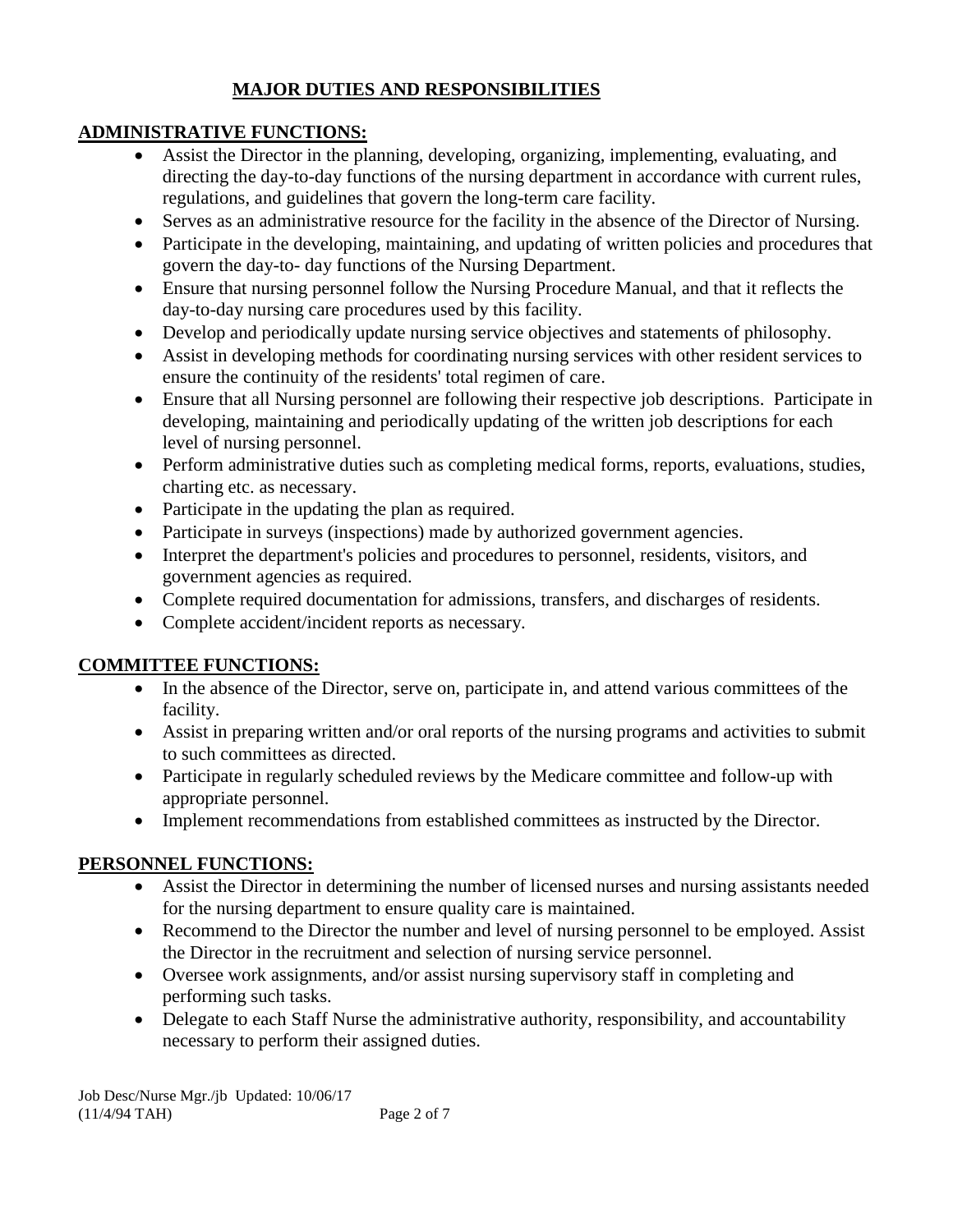- Make daily rounds of the Nursing Dept. to ensure that all nursing personnel are performing their work assignments in accordance with acceptable nursing standards. Report findings to the Director.
- Monitor absenteeism to ensure that an adequate number of nursing personnel are on duty at all times. Report problem areas to the Director.
- Review complaints and grievances made or filed by department personnel. Make appropriate reports to the Director as may be necessary.
- Ensure that disciplinary action is administered fairly and without regard to race, color, creed, national origin, age, sex, religion, handicap, or marital status.
- Develop and maintain a good working rapport with inter-department personnel, as well as other departments within the facility to assure that nursing services and activities can be adequately maintained to meet the needs of the residents.
- Assure that dept. personnel, residents, and visitors follow the dept.'s established policies and procedures at all times, including dress codes.
- Create and maintain an atmosphere or warmth, personal interest and positive emphasis, as well as a calm environment throughout the shift.
- Meet with your shift on a regularly scheduled basis to assist in identifying and correcting problem areas, and/or improvement of services.
- Review and evaluate your department's work force and make recommendations to the Director.
- Participate in determining your shifts staffing requirements, employee performance evaluations, and making recommendations to the Director concerning employee dismissals, transfers etc.

### **NURSING CARE FUNCTIONS:**

- Participate in the assessment and selection of residents for admission to the facility.
- Inform nursing personnel of new admissions, their expected time of arrival, room assignments etc.
- Review nurses' notes to ensure that they are informative and descriptive of the nursing care being provided and that they reflect the resident's response to the care as necessary. Make rounds with physicians as necessary.
- Make daily resident visits during rounds to observe and evaluate their physical and emotional status.
- Monitor medication passes and treatment schedules to assure that medications are being administered as ordered and that treatments are provided as scheduled.
- Monitor MAR for completeness of information, accuracy in the transcription of physician orders, and adherence to stop order policies.
- Provide direct nursing care as necessary.
- Report problem areas to Director. Assist in developing and implementing corrective action.
- Keep the Director informed of the status of residents and other related matters through written/oral reports.
- Ensure that all licensed staff is following our written procedures for the administrations, storage, and control of medications and supplies on your shift.
- Meet with residents, and/or family members, as necessary. Report problem areas to the Director.

Job Desc/Nurse Mgr./jb Updated: 10/06/17 (11/4/94 TAH) Page 3 of 7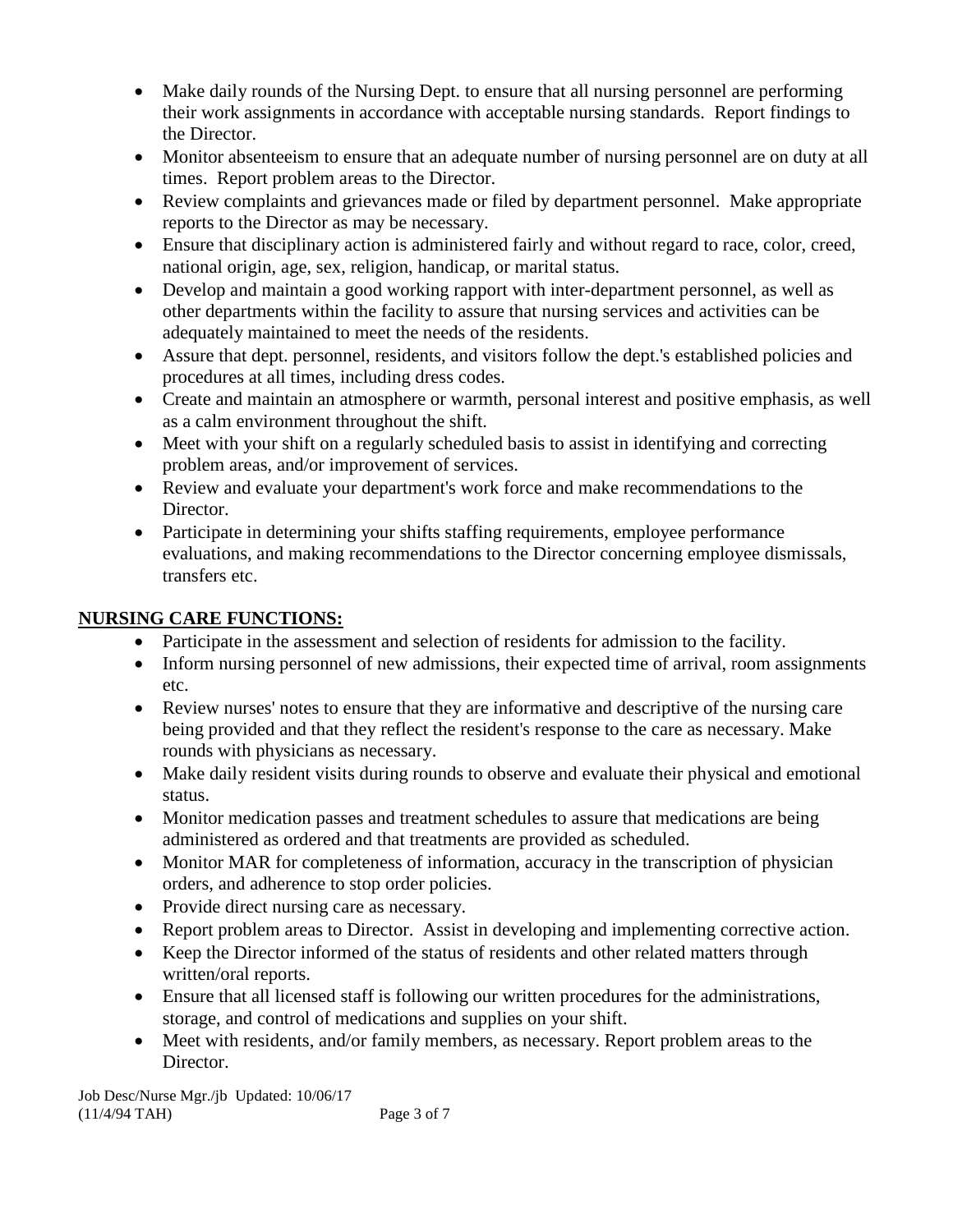- Inspect the nursing service treatment areas in planning resident care, treatment, rehabilitation, etc. as necessary.
- Update the resident's attending physician in planning resident care, treatment, rehabilitation, etc. as necessary.
- Update that the resident's attending physician and next-of- kin when there is a change in the resident's condition.
- Work with the facility's consultants and implement those changes authorized by the Director.
- Start IV's; obtain sputum, urine, blood and other lab test as ordered when necessary.
- Take TPR's, blood pressure, etc. as necessary.
- Admit, transfer, and discharge residents as necessary.
- Assist the Staff Nurse in assessing and monitoring seriously ill residents.
- Inform family members of the death of a resident as necessary.

### **STAFF DEVELOPMENT:**

- Coordinates the development, planning, conducting, and scheduling of in-service training classes that provides instructions on "how to do the job", and ensures a well-educated nursing dept.
- Develop, implement, and maintain an effective orientation program that orients new employee to your shift, its policies and procedures, and to his/her job position and duties.
- Provide leadership training that includes the administrative and supervisory principles essential for your Staff Nurses.
- Encourage your Staff Nurses to attend and participate in outside training programs.
- Assist support services in developing, implementing, and conducting in-service training programs that relate to the Nursing Dept.
- Attend and participate in continuing education programs designed to keep you abreast of changes in your profession, as well as to maintain your license on a current status.

# **SAFETY AND SANITATION:**

- Assist the Safety Coordinator in developing safety standards for the Nursing Dept. as necessary.
- Monitor your shift's personnel to assure that they are following established safety regulations in the use of equipment and supplies.
- Ensure that nursing service work areas (nurses' stations, med prep room, etc.) are maintained in a clean and sanitary manner.
- Ensure that all resident care rooms, treatment areas, etc. are maintained in a clean, safe, and sanitary manner.
- Attend and direct nursing personnel during all fire safety and disaster preparedness drills in safe and professional manner.
- Participate in the development, implementation, and maintenance of the infection prevention program for monitoring communicable and/or infectious diseases among the residents and personnel.
- Ensure that nursing personnel follow established infection prevention procedures when isolation precautions become necessary.

Job Desc/Nurse Mgr./jb Updated: 10/06/17 (11/4/94 TAH) Page 4 of 7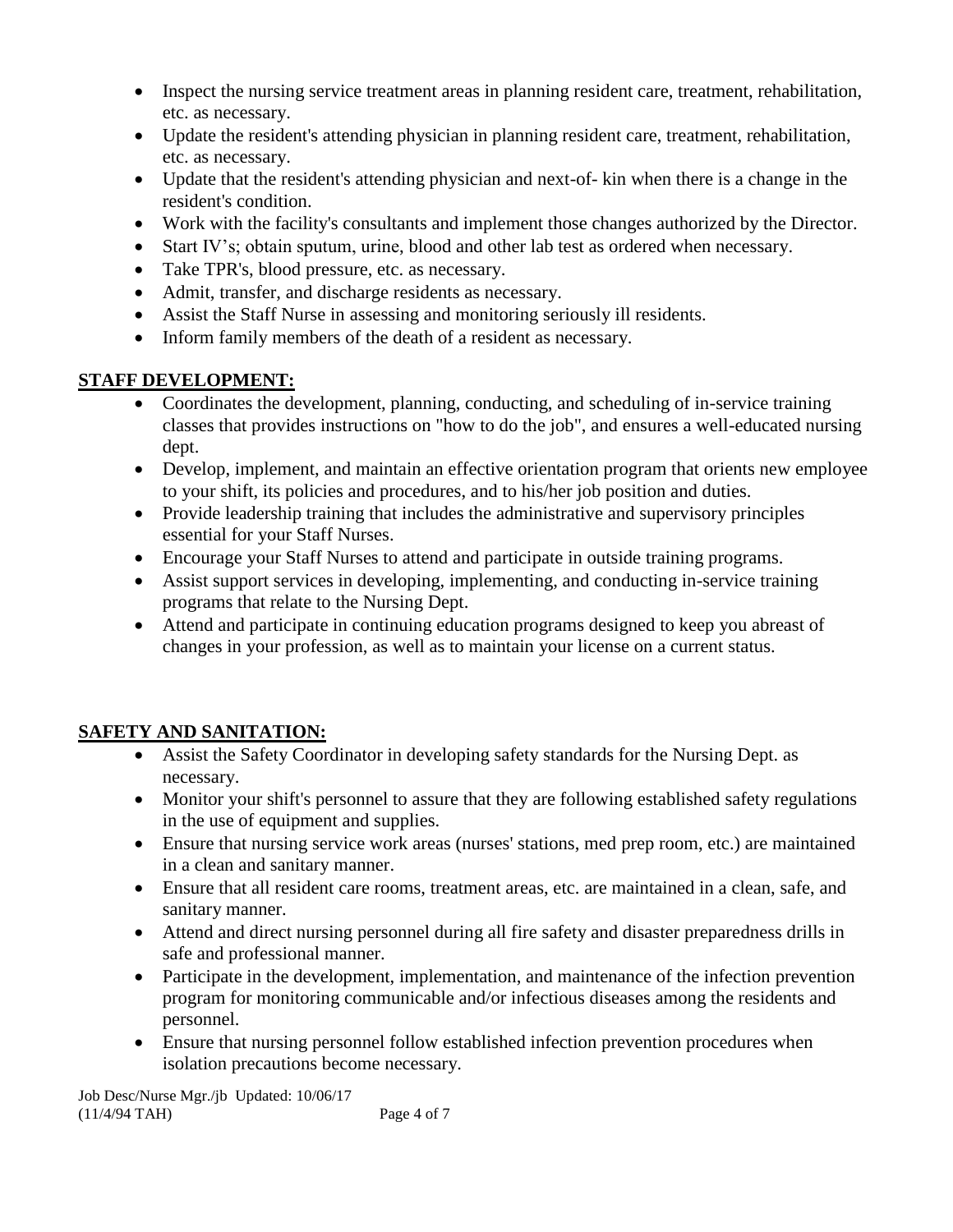- Participate in the development, implementation and maintenance of the procedures for reporting hazardous conditions or equipment.
- Ensure that nursing personnel follow established hand hygiene techniques in the administering of nursing care procedures.

# **EQUIPMENT AND SUPPLY FUNCTIONS:**

- Recommend to the Director the equipment and supply needs of the department.
- Assure that a stock level of medications ex.C-Box, medical supplies, equipment, etc. is maintained on premises at all times to adequately meet the needs of the resident.
- Participate in the development and implementation of the procedures for the safe operation of all nursing equipment.
- Ensure that only trained and authorized personnel operate the equipment of the Department.
- Ensure that all personnel operate nursing equipment in a safe manner. Monitor nursing procedures to ensure that nursing supplies are used in an efficient manner to avoid waste.

# **CARE PLANNING AND ASSESSMENT FUNCTIONS:**

- Participate in the development of written preliminary and comprehensive assessments of the nursing needs of each resident as necessary.
- Completes MDS's and care planning upon each admission.
- Oversee quarterly and annual MDS's and care plans, review assessments completed by Staff Nurses.
- Oversee the development of a written plan of care for each resident that identifies the strengths, problems/needs of the resident, indicates the care to be given, goals to be accomplished by the nursing department, ensuring resident choice and preferences are incorporated.
- Insofar as practical, encourage the resident to participate in the development and review of his/her plan of care.
- Review resident care plans for appropriate resident strength goals, problems, approaches, and revisions based on changes in condition or preferences.
- Ensure that all personnel involved in providing care to the resident is aware of the care plan and that care plans are used appropriately in administering daily care to the resident.
- Review nurses' notes to determine if the care plan is being followed.

# **BUDGET AND PLANNING FUNCTIONS:**

- Keep abreast of economic conditions/situation, and recommend to the Director adjustments in nursing services that ensure the continued ability to provide quality care.
- Recommend to the Director the equipment needs of the Dept.

# **RESIDENT RIGHTS:**

- Maintain the confidentiality of all residents care information.
- Monitor nursing care to assure that all residents are treated fairly, and with kindness, dignity, and respect.
- Ensure that all nursing care is provided in privacy and that nursing personnel knock before entering the resident's room.

Job Desc/Nurse Mgr./jb Updated: 10/06/17 (11/4/94 TAH) Page 5 of 7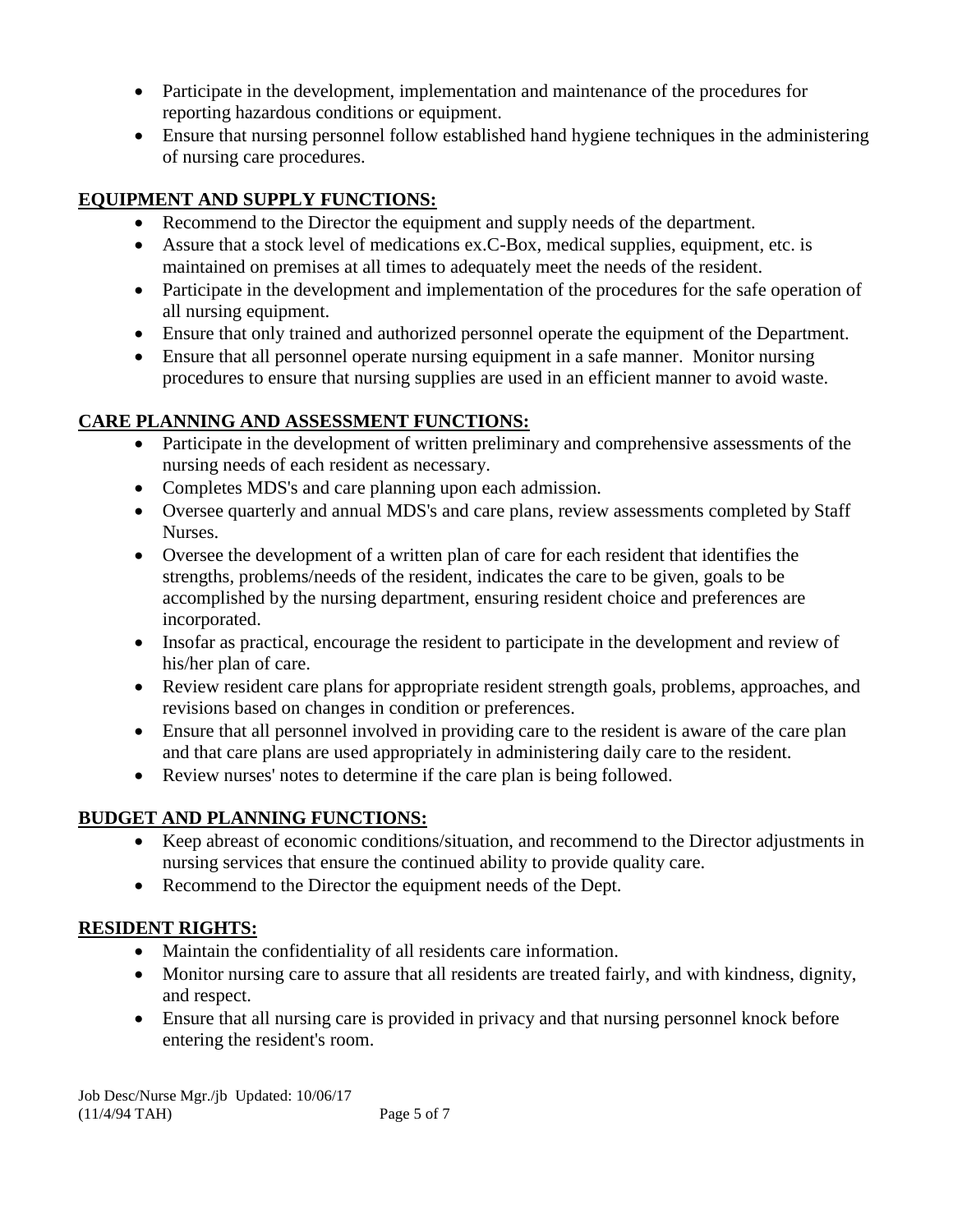- Ensure that all nursing personnel are knowledgeable of the residents' rights and responsibilities.
- Review complaints made by the resident and make a written/oral report to the Director indicating what action(s) were taken to resolve the complaint and the status of the complaint. Submit a copy to Social Services.

## **MISCELLANEOUS:**

- Assist the Director in planning clinical supervision for nurse aide in-training.
- Assist the Infection Preventionist identifying, evaluating, and classifying tasks that involve potential exposure to blood/body fluids.
- Assure that personnel follow established procedures for the use and disposal of personal protective equipment.
- Assess any injured or ill employee on the premises.
- Assure that appropriate personal protective equipment is accessible to personnel performing tasks involving exposure to blood/bodily fluids.

### **WORKING CONDITIONS:**

- Works in office area(s) as well as throughout the nursing area (ex. drug rooms, nurses' stations, resident's rooms, etc.).
- Sits, stands, bends, lifts and moves intermittently during working hours. Is subject to frequent interruptions.
- Is involved with residents, personnel, visitors, government agencies/personnel, etc. under all conditions and circumstances.
- Is subject to hostile and emotionally upset residents, family members, personnel, and visitors.
- Communicates with the medical staff, nursing personnel, and other department supervisors.
- Works beyond normal working hours and on weekends and holidays when necessary.
- Is involved in community/civic health matters/projects as appropriate.
- Attends and participates in continuing educational programs.
- Is subject to falls, burns from equipment, odors etc. throughout the workday.
- Is subject to exposure of infectious waste, diseases, conditions, etc. including the AIDS and Hepatitis B viruses.
- Maintains a liaison with the residents, their families, support departments, etc., to adequately plan for the residents' needs.

# **PHYSICAL AND SENSORY REQUIREMENTS:**

(With or Without the Aid of Mechanical Devices)

- Must be able to move intermittently throughout the workday.
- Must be able to speak and write the English language in an understandable manner.
- Must be able to cope with the mental and emotional stress of the position.
- Must be able to see and hear or use prosthetics that will enable these senses to function adequately to assure that the requirements of this position can be fully met.
- Must function independently, and have flexibility, personal integrity, and the ability to work effectively with residents, personnel, and support agencies.
- Must be in good general health and demonstrate emotional stability.